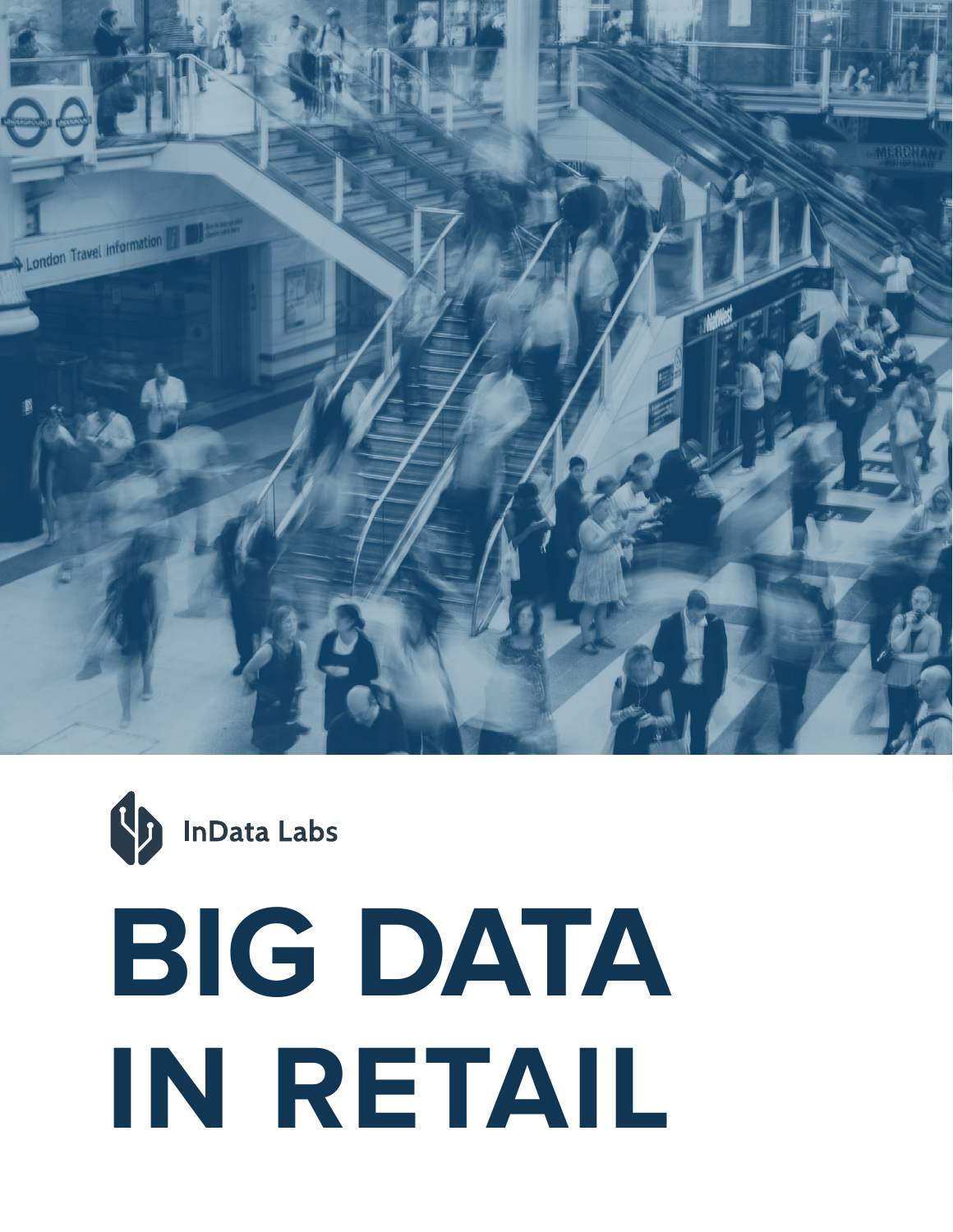۰

## **Table of contents**

| 3  |
|----|
|    |
| 14 |
| 14 |
| 14 |
| 15 |
| 16 |
|    |
| 18 |
| 20 |
|    |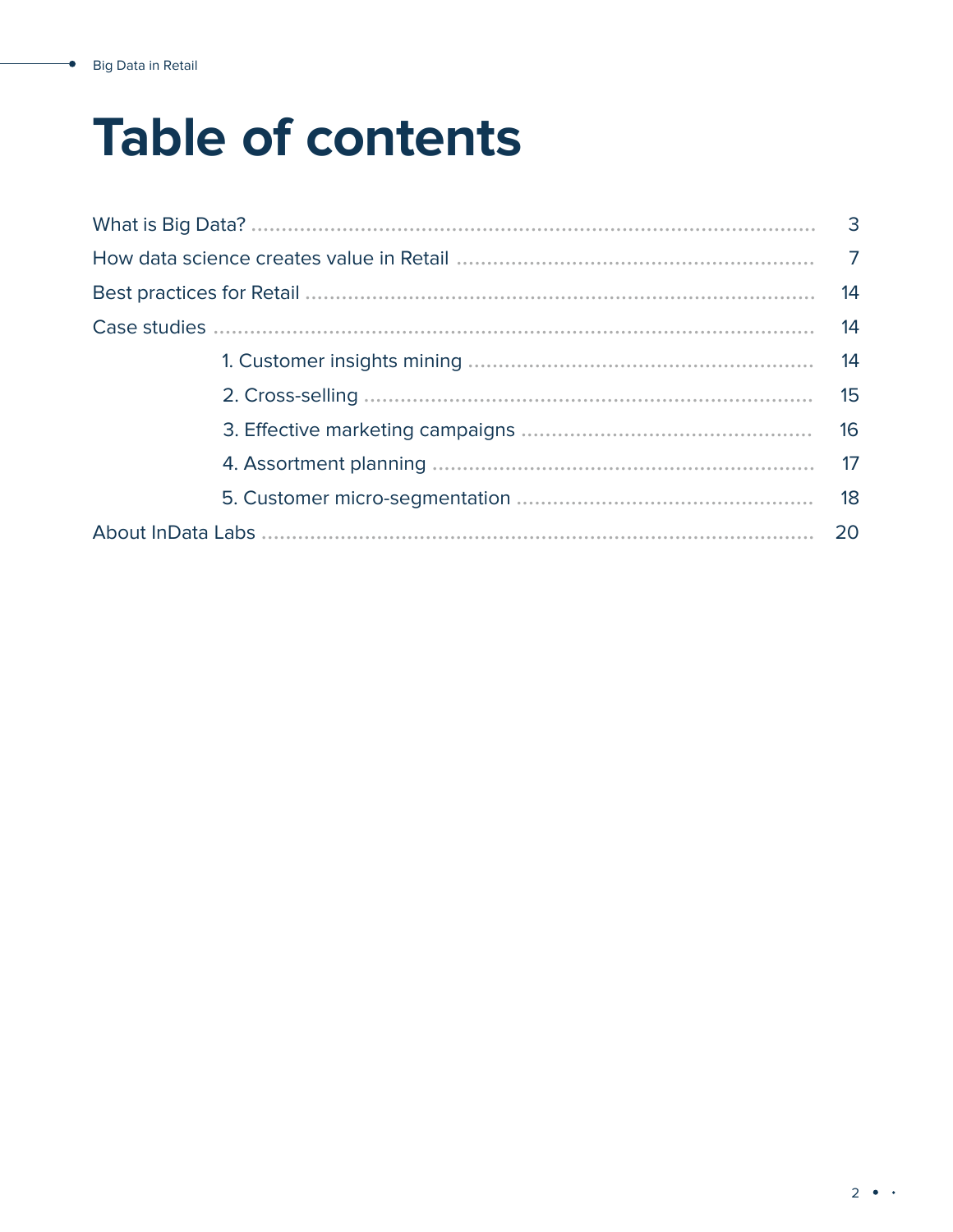#### **ABOUT BIG DATA**

### **We create 2.5 quintillion bytes of data every day**



**463**

of the big data in the world today has been created in the last two years alone. This data comes from everywhere: sensors used to gather climate information, posts to social media sites, digital pictures and videos, purchase transaction records, and cell phone GPS signals to name a few. This massive, diverse, and unstructured data which is impossible to process via standard software and databases is called Big Data.

## **Big Data is getting bigger**

exabytes of data per day is likely to be generated by 2025.

*[Raconteur](https://www.raconteur.net/infographics/a-day-in-data/)*

 $3 \cdot \cdot$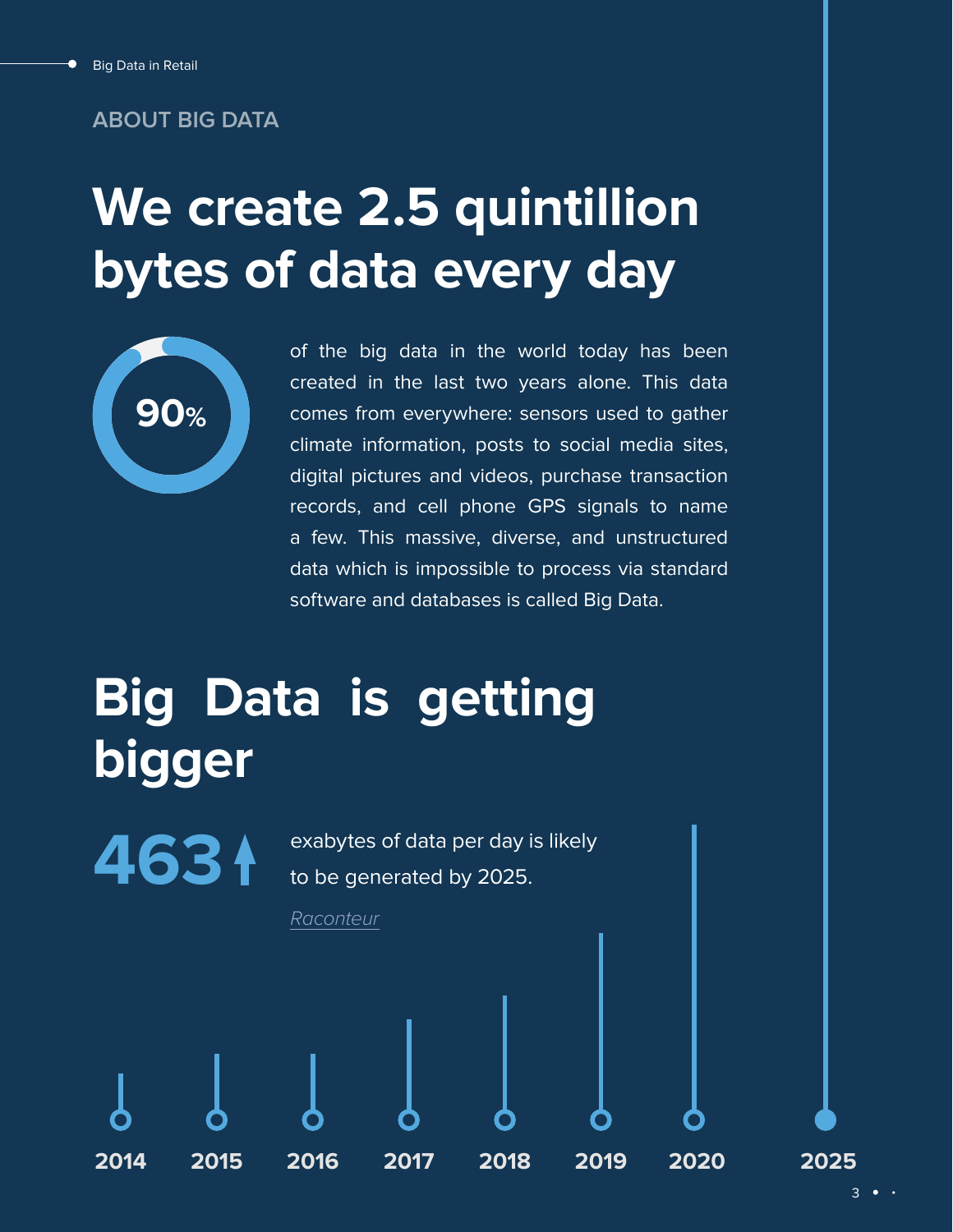### **We create around 2.5 quintillion data bytes daily** *[Domo](https://www.domo.com/learn/infographic/data-never-sleeps-5)*

This rate will become greater with the growing popularity of IoT (Internet of Things) devices.

Nowadays data management is becoming a critical differentiator that separates market leaders from all others. Most enterprises face Big Data, which is so large that it is impossible to process it using traditional software tools. Forward-thinking companies actively crunch their high-volume unstructured data to get a competitive advantage and find new business opportunities.

Today's high-end technologies make it possible to realize the value of Big Data. For example, retailers, financial institutions and other B2C organizations can analyze the behavioral trends and social media activity of each customer and provide personalized product offerings; they can monitor customer satisfaction with company's products and services and take prompt marketing actions having sentiment analysis in place.

Data-powered predictive maintenance tools empower proactive business strategies that avert costly equipment downtimes and increase production capacities. According to Deloitte, this usage of Big data increases equipment uptime by [up to 20%](https://www2.deloitte.com/content/dam/Deloitte/de/Documents/deloitte-analytics/Deloitte_Predictive-Maintenance_PositionPaper.pdf) by predicting unexpected failures.

In a current data-laden world, BI reporting is another indispensable tool for modern businesses that helps companies make better decisions and take heed of all incoming insights. This field has spiked in popularity over the last few years and is expected to hit [\\$29.48 billion](https://www.marketresearch.com/Stratistics-Market-Research-Consulting-v4058/Business-Intelligence-BI-Global-Outlook-10771683/) by 2022.

Oil and gas companies can take the output of sensors in their drilling equipment to make more efficient and safer drilling decisions.

Big Data is a trend across business and IT, which refers to new technologies that can analyze high-volume, diverse data from traditional and digital sources inside and outside the company. Leveraging Big Data analytics leads to more confident decision making, which means greater operational efficiencies, cost, and risk reductions.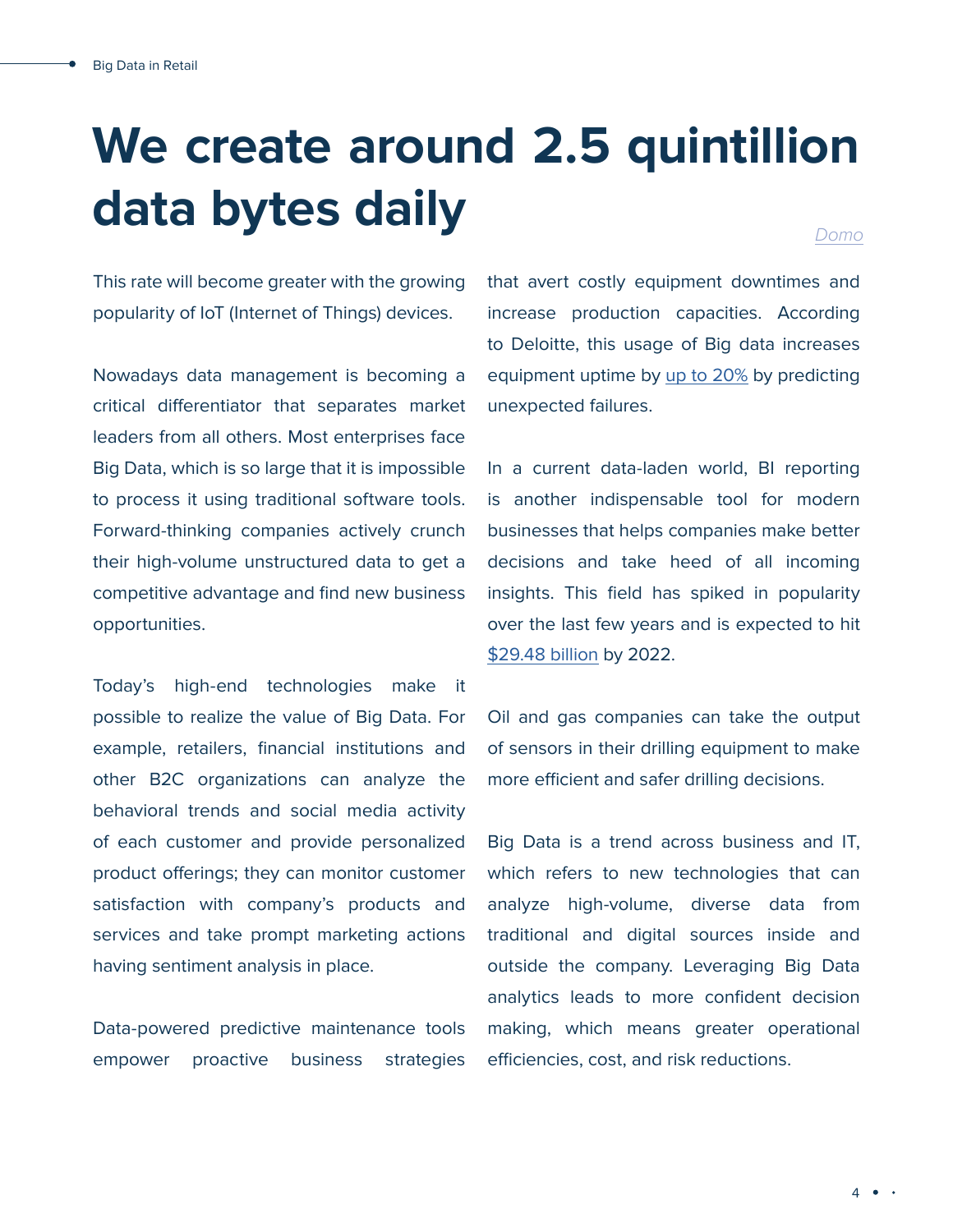Big Data relates to data creation, storage, retrieval, and analysis that is remarkable in terms of volume, velocity, and variety:

### **Volume**

Massive volume of data is contributed by many sources of constantly updated data containing financial, environmental, location, and other information - transactions, social media, use of smartphones, and Internet of things. For example, Facebook produces 4 new petabytes of data every day; a Boeing 737 generates 240 terabytes of flight data during a single flight.

### **Variety**

Data today comes in different formats: geospatial data, 3D data, audio and video, and unstructured text, including log files and social media. Managing, merging, and analyzing different varieties of data is a challenge for many organizations.

## **Velocity**

Data is streaming in at exceptional speed and should be timely processed. Clickstreams and ad impressions capture user behavior at millions of events per second; high-frequency stock trading algorithms reflect market changes within microseconds; machine-to-machine processes exchange data between billions of devices.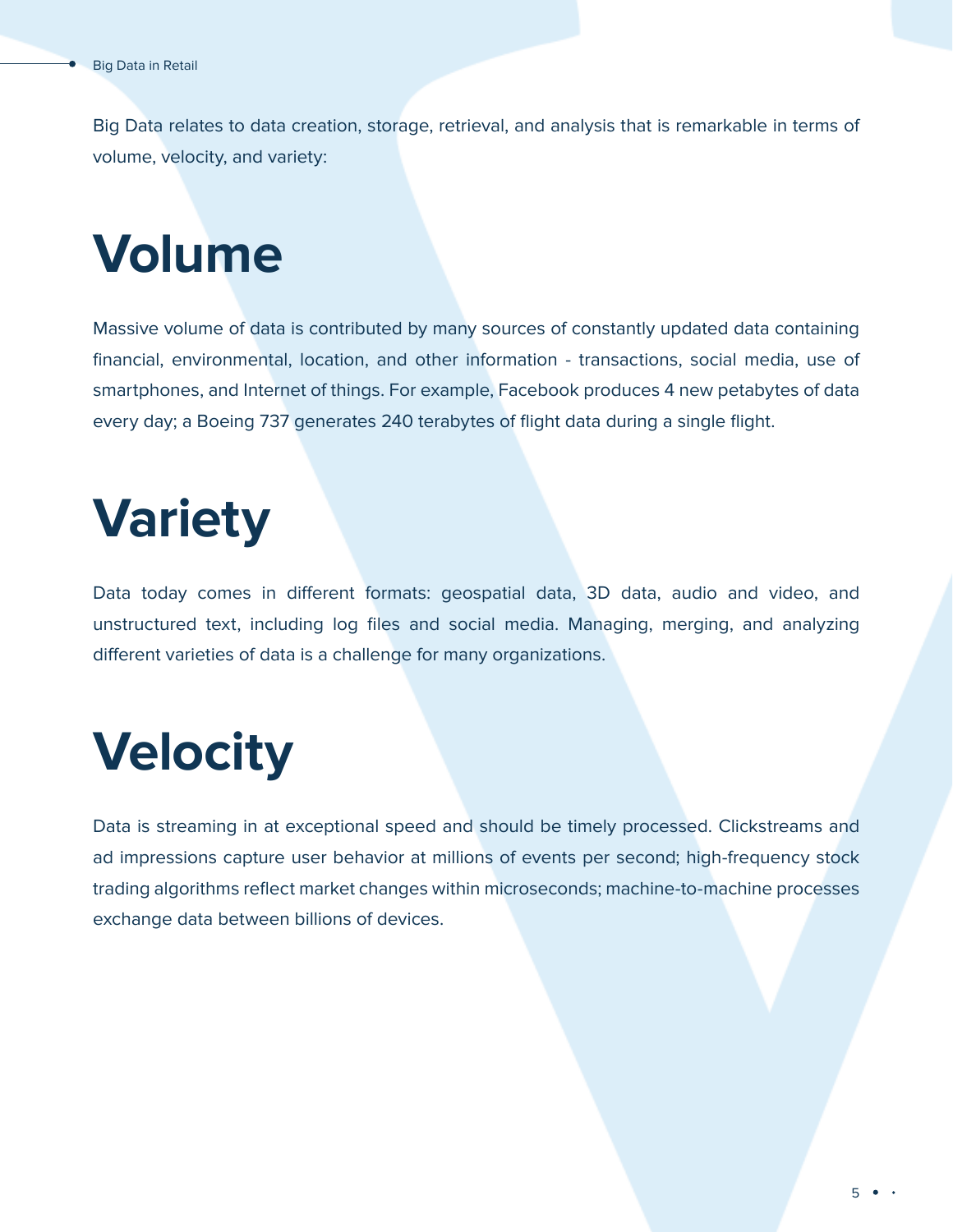### **What is Big data?**

Three key differences between analytics and big data:



### **What does this all mean?**

What does this mean? Globally, companies are turning to big data strategies to gain an edge over their competition. They realize that good business decisions are now data-driven, not intuitive-like.

Enterprises analyze data to better understand and reach their customers, develop new revenue streams and improve operational efficiencies.

Big Data adoption differentiates in each vertical industry. Such markets as retail & E-commerce, financial services, telecommunications, and media are making considerable investments to effectively use their data and drive value.

The reason behind these verticals being the forerunners is that they have a lot of customers generating plenty of data, and a continuous need to keep customers happy so that they do not lose them. For example, the widespread use of increasingly granular customer data can enable retailers to improve the effectiveness of their marketing and merchandising. Data analytics applied to support chains and operations will continue to reduce costs, create value and new competitive advantages for growing retailers' revenue.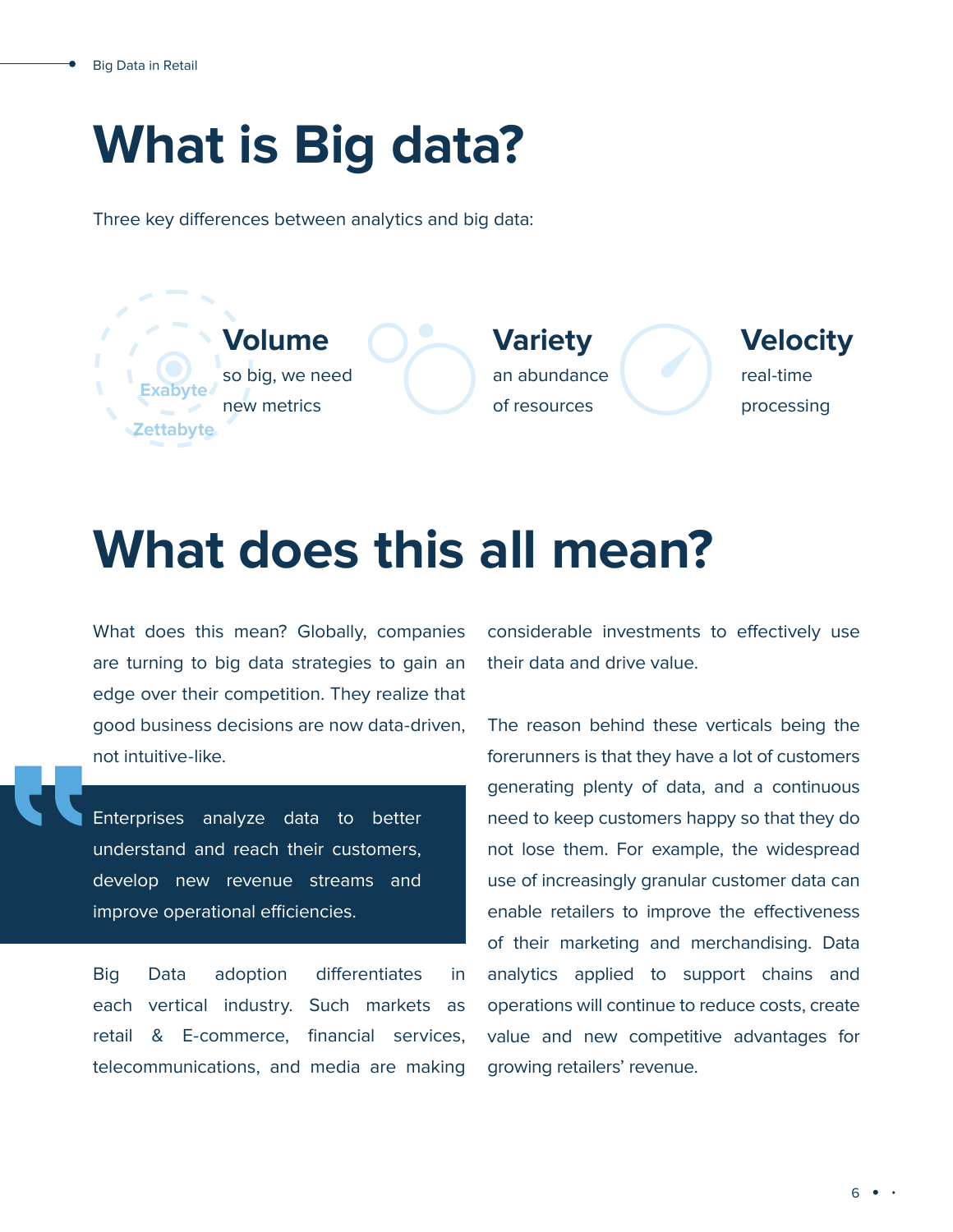÷

#### **INTRODUCTION TO RETAIL**

As the digital world continues to emerge, information has become the unique environment within which retailers have to compete with each other. Massive volumes of information constantly flow into retail systems through multiple channels. A lot of information is being produced inside retail systems: at points of sales (POS), in supply chains, in customer relationship management systems (CRM) while even more information is generated outside retail systems by customers in social media, call centers, and mobile devices, by governments (statistics, researches), by wearables that boost inflow of unstructured data.



 $7 \bullet$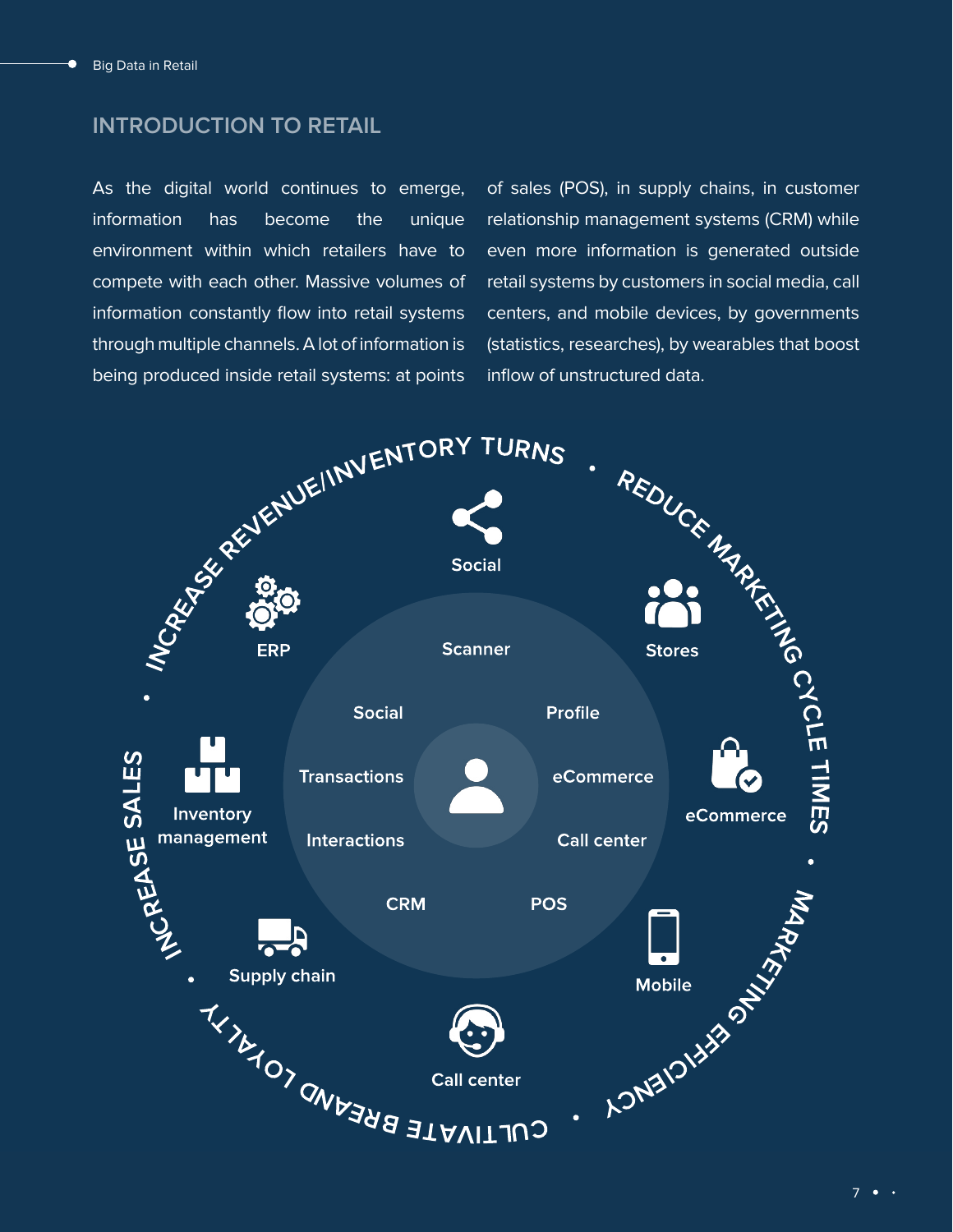### **Why Is Big data analytics a must for retail?**

"Consumer behavior and the business environment are changing fast—and it's critical for companies to keep a pulse on both."

*['Perspectives on retail and consumer goods' by McKinsey](https://www.mckinsey.com/~/media/mckinsey/industries/retail/our%20insights/perspectives%20on%20retail%20and%20consumer%20goods%20number%208/perspectives-on-retail-and-consumer-goods_issue-8.pdf)*

Also, according to an IBM study, only 10% of all collected data is being intelligently utilized by companies. The majority of retail organizations are not entirely sure about how to get their arms around the growing volumes of customer data.

If we combine that with the ever-evolving consumer behavior during COVID-19, the rationale is clear: retailers must keep up with the twists and turns of the market. As for the pandemic impact, shoppers became more aware of their purchases, thus preferring to explore the brand first. A high-competition landscape also prompts a wide variety of choices and companies to look into. Therefore, during the pandemic, companies should recalibrate time-tested processes and understand what shoppers value as well as re-evaluate their relationship with their customers and implement new pricing strategies.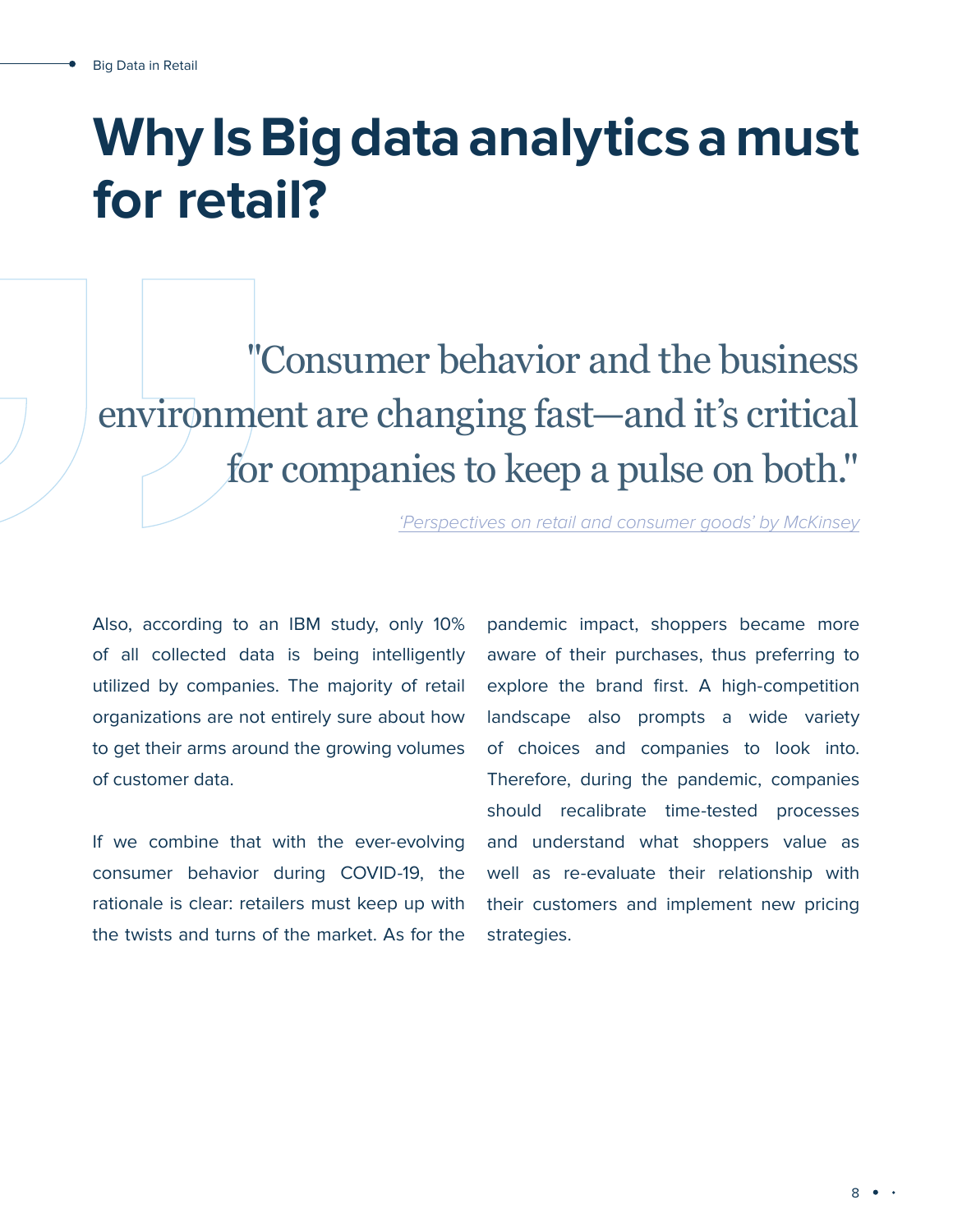#### **There has been a shift to mindful shopping, including some trading down for value.**

Change in shopping mindsetsince COVID-19; % of respondents who are doing more



#### **It's a mandate:**

- The big data market in retail is projected to reach \$13.26 billion by the end of 2026.
- Amazon generated 35 percent of sales through its recommendations engine.
- E-commerce web traffic accounts for over [21 billion visits](https://www.statista.com/statistics/1112595/covid-19-impact-retail-e-commerce-site-traffic-global/) due to the digital shift during the pandemic.

#### **It's a struggle:**

- The most recent limitations for big data initiatives are technical limitations.
- The shortage of qualified staff also impedes the implementation of analytics.
- Privacy data issues, quality, and completeness of data are among the most difficult challenges on the way to useful insights.

For that reason, we should admit that this is the time for Data Scientists and Big Data Consultants who can help retail companies to overcome the lack of experience in big data analysis and big data strategy implementation. **With the help of Data Scientists, each retail company will be able to discover insights that:**

- **• Unlock new growth opportunities**
- **• Enable real-time information processing**
- **• Enable omnichannel retailing**
- **• Make predictions, and much more.**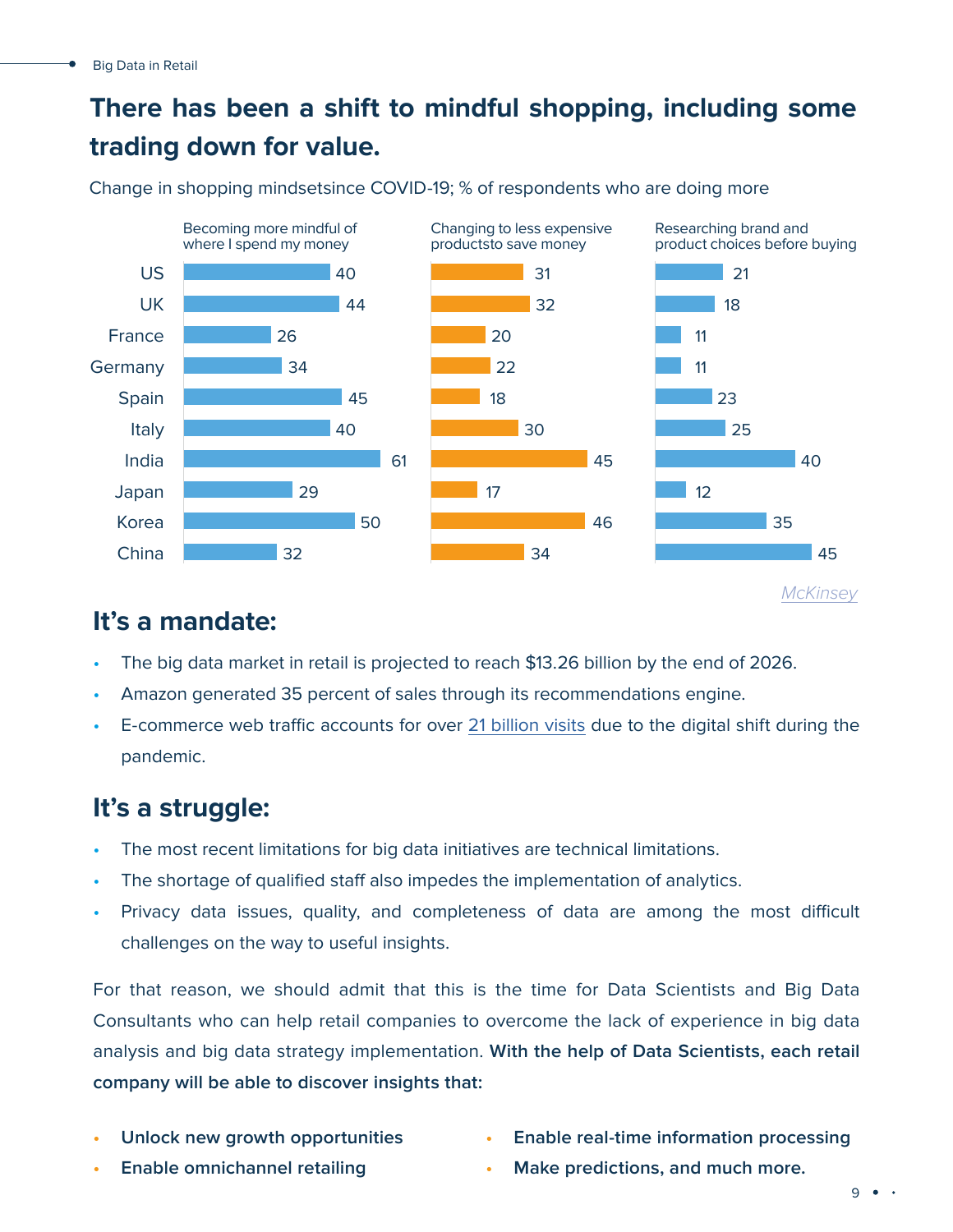### **Unlock new growth opportunities**

According to a McKinsey report, a retailer using big data to the full has the potential to increase its operating margin by more than 60 percent.

Even with fewer human resources, a company can leverage technology and analytics to outperform the competition. Around [44 percent of companies](https://www.mckinsey.com/business-functions/marketing-and-sales/solutions/periscope/news/press-releases/65-percent-of-businesses-say-customer-insights-should-be-a-true-thought-partner-of-the-entire-organization) say that customer insight is a top marketing and sales priority in their organizations, overtaking other trending tech topics. Thereby, analytics will be the key to unlocking growth opportunities, while traditional methods such as cost-cutting, squeezing suppliers on margins won't work in the future.

There are many ways in which sophisticated analytics can help employees arrive at the relevant insights that can improve decisionmaking. As organizations create and store more transactional data in digital form, they can have more accurate and detailed

performance information on everything. Big data allows micro-segmentation of customers and therefore much more precisely tailored products, better return on marketing investment, better pricing, and assortment decisions.

With insights from Big Data retailers can improve their key operations - optimize merchandising, supply chain, store operations, human resources management, and establish effective communication with customers. As a result, the use of analytics impacts transactions and customer experiences in a way that leads to sales growth, costs reduction and helps turn inventory faster and improve the bottom line.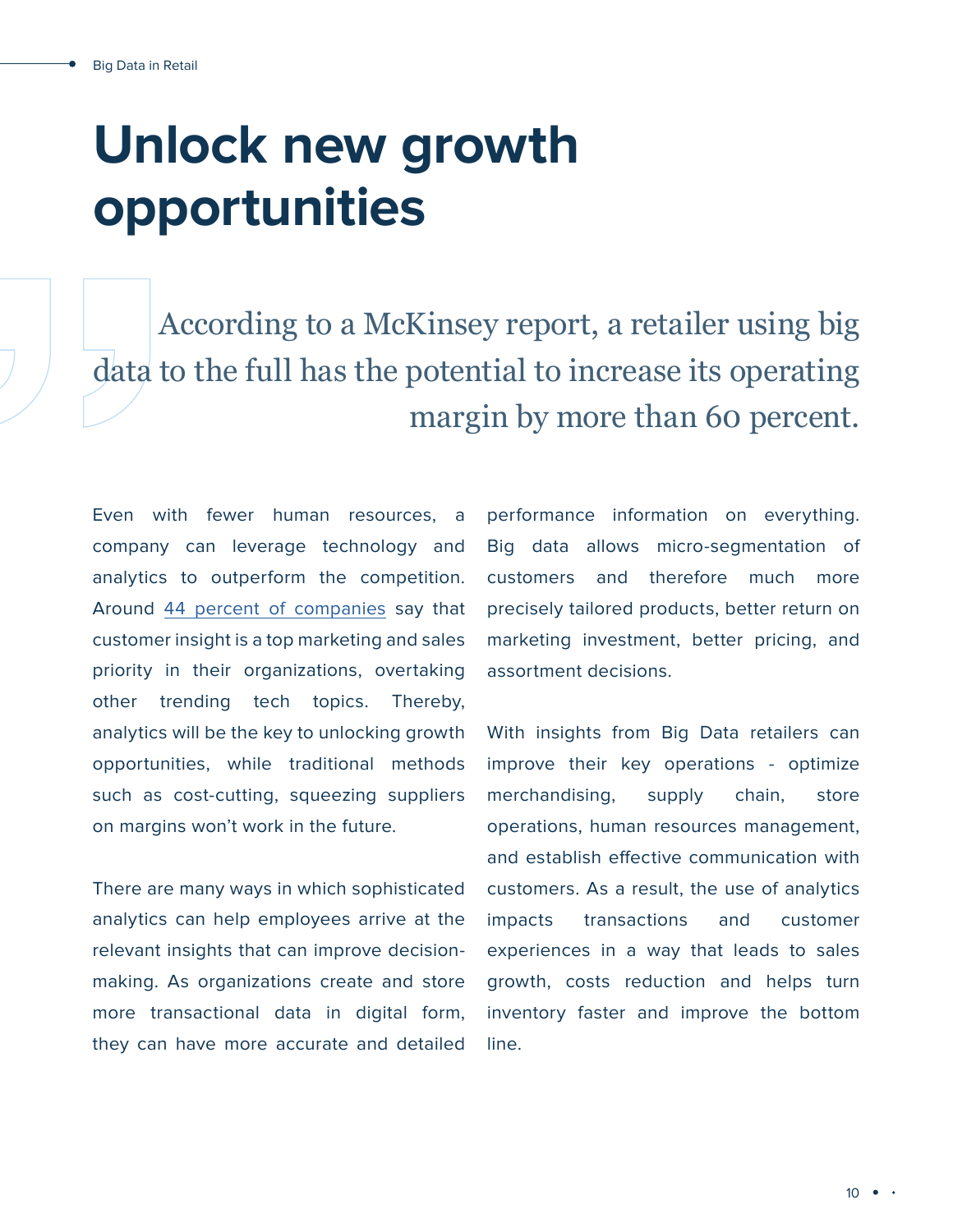## **Big Data retail levers can be grouped by function:**

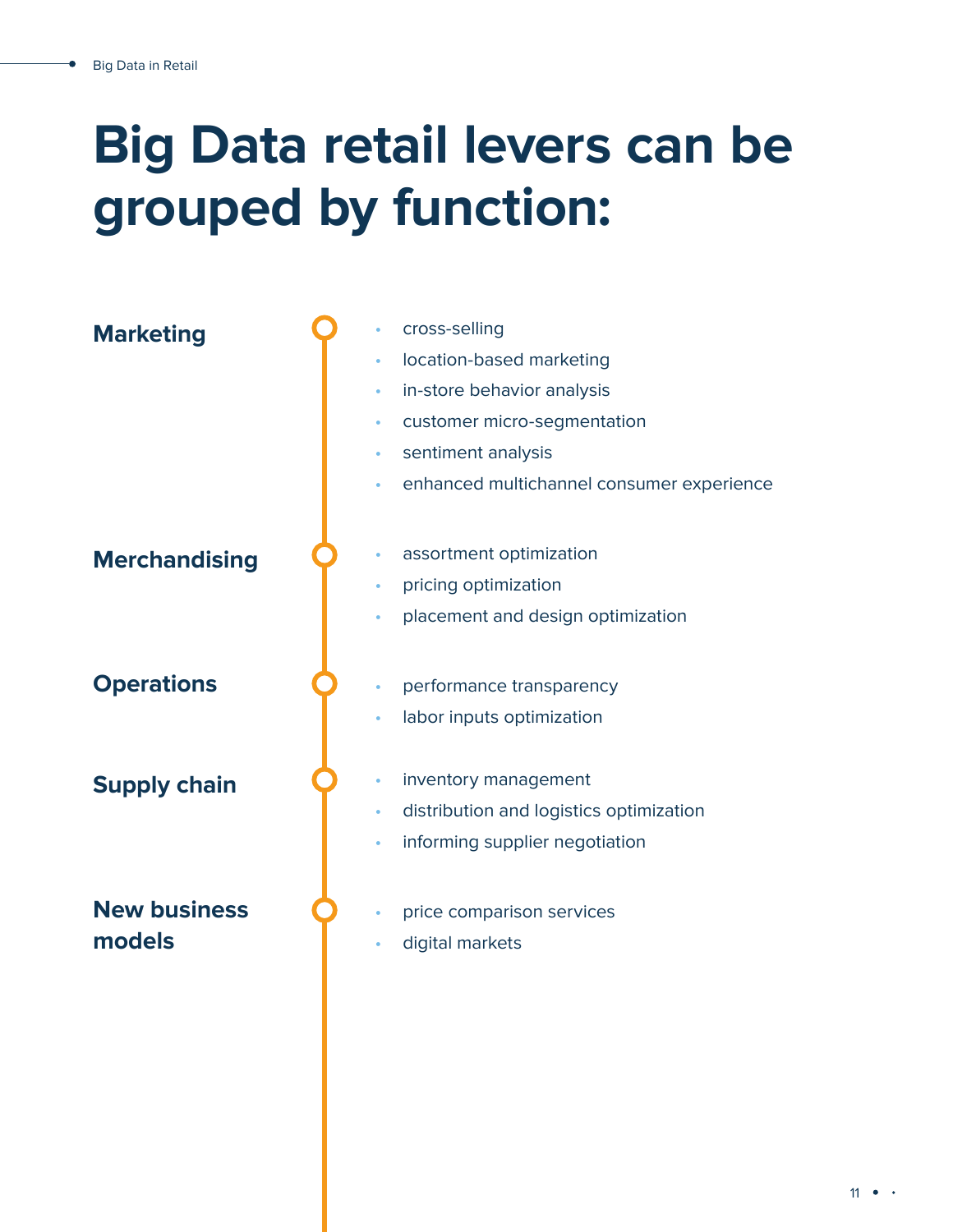## **Enable real-time information processing**

Customers are getting more sophisticated these days - they know what they want and they expect retailers to know it too. Retailers need to process customer information in real-time to respond faster and smarter to dynamic customer demands and provide a better customer experience.

Companies need to invest in automated "algorithmic marketing". The approach allows the processing of vast amounts of data through a "self-learning" process to create better and more relevant interactions with consumers. In real-time retailing sales can be increased through upsell recommendations (offering the higher quality or higher quantity items that a customer might be interested in) or cross-sell recommendations (suggesting other products that are frequently purchased together).

The real-time behavioral analysis identifies what is important for a particular customer in shopping decision-making, e.g. one type of customer may be addicted to a certain brand and others may be driven by discounts. Real-time information processing enables retailers to make the best offer to every customer and increase customer loyalty.

### **Enable omnichannel retailing**

Emerging trends and technologies that will make waves in the retail world in upcoming years all revolve around the major idea that retailers embracing multiple channels to serve customers will be the most successful ones. Omni-channel retail has become the norm. Consumers now have multiple touchpoints with brands (online, offline, and mobile). Consumers use different channels to ensure the best purchase. They don't care to draw the dividing line. Therefore, retailers should learn to combine and analyze public data from the web along with social data and proprietary data such as customer contact information and purchasing data.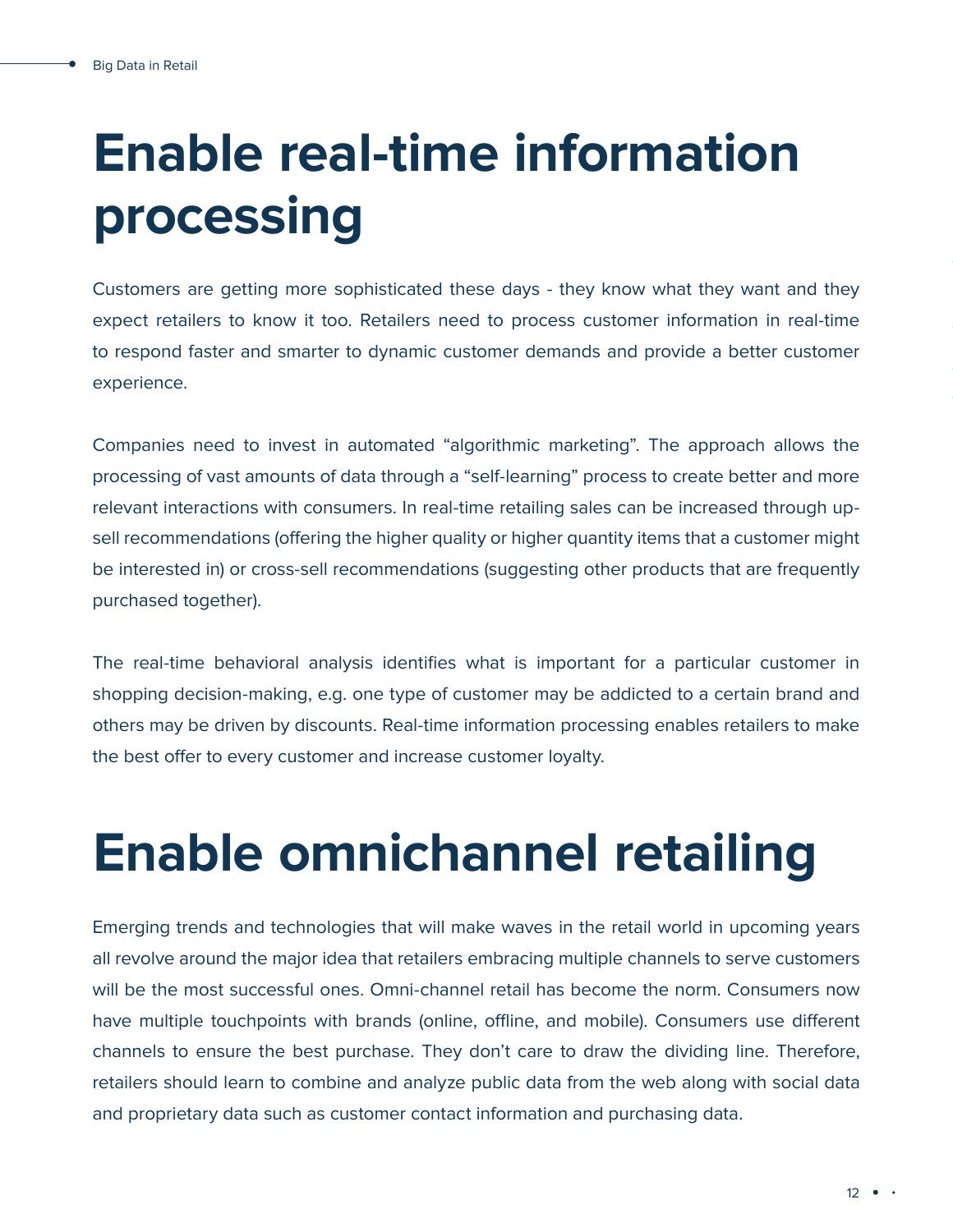According to Forrester's research «Consumers have heightened shopping expectations in the era of omnichannel; 71% expect to view in-store inventory online, while 50% expect to buy online and pick up in-store». It's clear that today's consumers are focused on convenience, and they expect their retailer of choice to provide this convenience across all channels.

Besides, those with the best omnichannel customer experience management (CEM) programs achieve a [91%](https://www.aberdeen.com/cmo-essentials/multi-channel-vs-omni-channel-customer-experience-distinct-value-in-the-subtle-differences/) higher year-overyear increase in customer retention rate on average.

Big data and analytics have the potential to become a real driver for omnichannel retail as big data analytics enables retailers with powerful tools:

- insights applied in commerce, marketing, and merchandising;
- influence in social networks and media to create personal engagement with the brand;
- "one-to-one" personalization, where the customer has a completely tailored experience that seamlessly travels with him across all touchpoints

### **Make predictions**

In today's highly competitive retail environment, it's crucial to know how consumers will react to new products even before they're launched. Therefore, leading companies apply Data Science to produce future-oriented answers to the company's strategic and operative questions. Big data analysis allows retailers to predict trends, prepare for demand, pinpoint customers, optimize pricing and promotions, and find the best-next-product for every customer.

The following key use cases will help you better understand how Big data analytics can bring value to your business. You will find out more about sources of consumer data and technologies used for Big data analysis. Get prepared for the challenges you might come across implementing your big data strategy!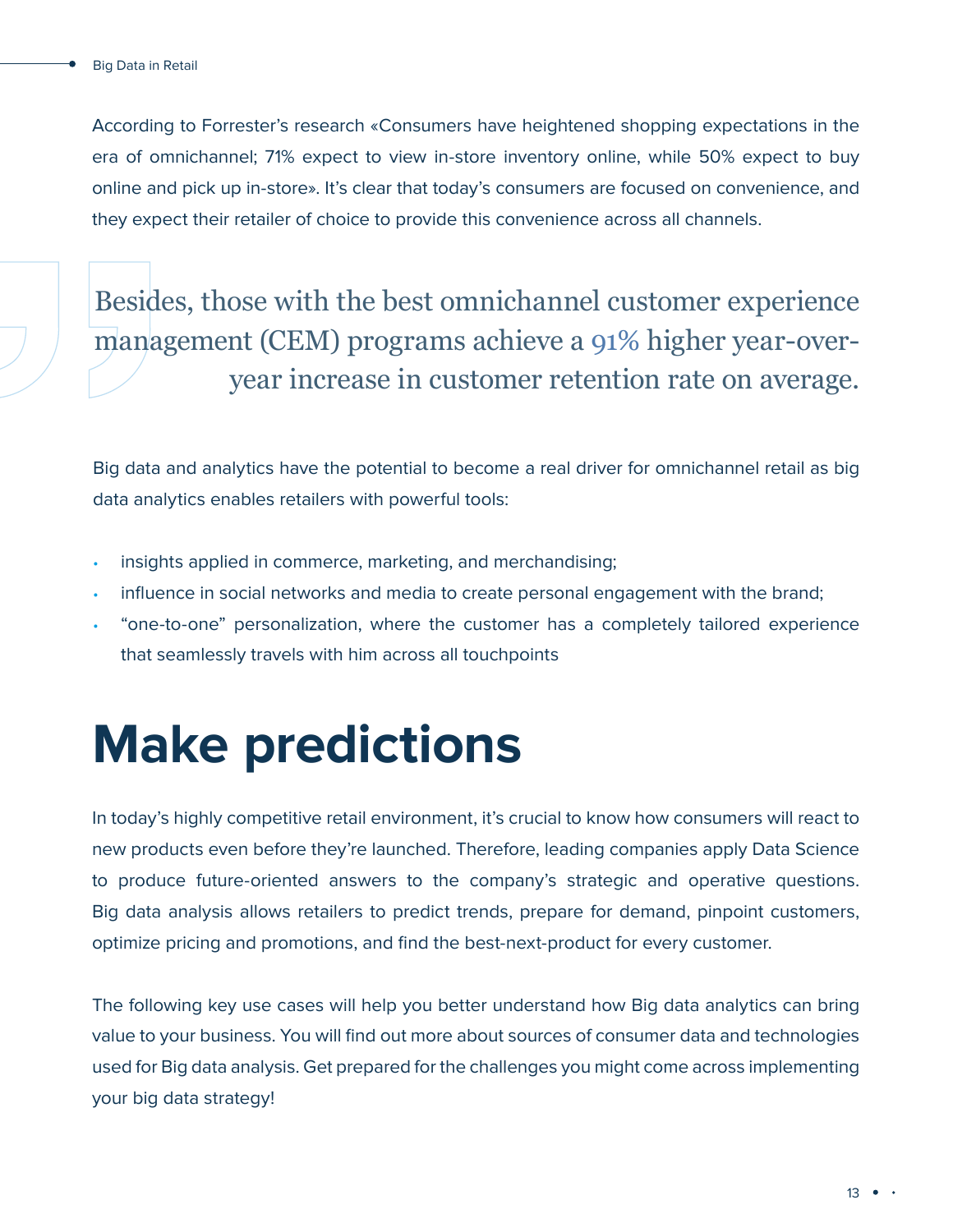#### **RETAIL. CASE STUDIES**

### **Customer insights mining Case study 1**

**Customer sentiment is a key to personalized services**

#### **BUSINESS PROBLEM**

A US medium-sized FMCG company was looking to enhance their customer lifetime value by leveraging customer service analytics. For that, they needed a text mining solution to compile, analyze, as well as mine text and voice recordings data across channels. The desired result was an established pipeline for data analysis and text mining to get business insights.

#### **SOLUTION PROVIDED**

InData Labs suggested the implementation of analytics NLP solution for email and audio data analysis based on multiple diverse data sources. All data should come to a single point of analysis for a comprehensive analytical pipeline that mines customer sentiment and then visualizes it for further discussion.

- More granular customer services based on customers' sentiment
- Increased customer satisfaction



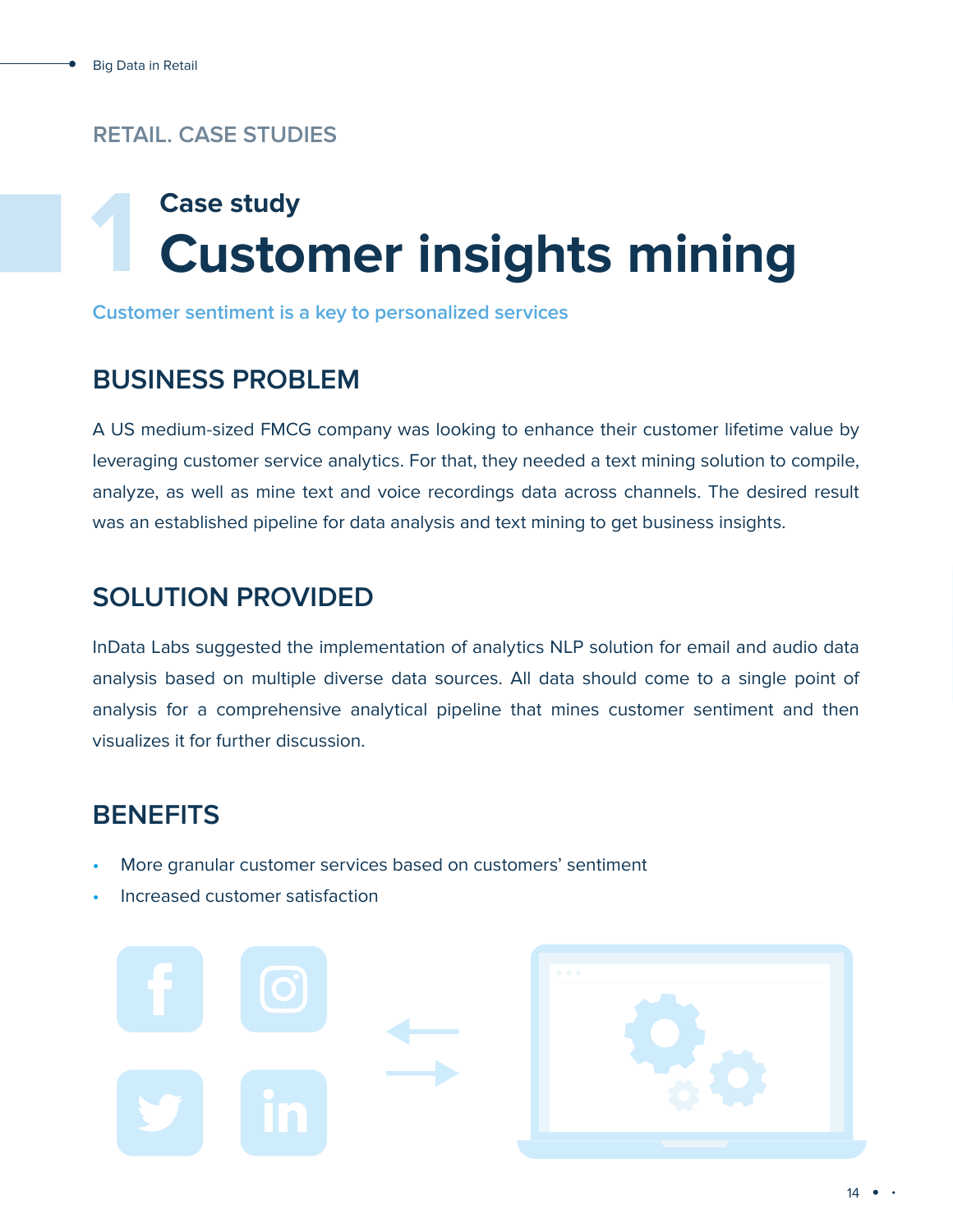

**We know what your customers will buy next**

#### **BUSINESS PROBLEM**

The owner of an online marketplace was looking to improve customer experience and increase business revenues. Moreover, the business suffered from a low returning ratio which emphasized the need of amplifying existing shopping experience with a more data-driven strategy.

A comprehensive data flow was required to get actionable customer insights and analyze customer behavior. However, the on-site capacity of our client lacked expertise and resources to establish the analytical lifecycle. Incomplete and scattered customer data made it impossible for the company to offer "one-to-one" personalization to its customers. As a result, the offers and recommendations missed customer needs, thus leading to poor customer experience and low satisfaction levels.

#### **SOLUTION PROVIDED**

InData Labs advised the retailer to implement the 'next best product' model and increase sales through cross-selling function. Solution provided successfully integrated historic sales data with customers' demographics, purchase history, and location data.

By merging personal customer data with these insights a strong analytical tool was created to determine the probability that a particular customer would purchase a complimentary product. The solution enabled the client to make "one-to-one" personalized offers to each visitor of the online store.

To make predictions of 'next best product' we primarily determined which products in the marketplace is naturally used together and which products are bought together according to statistics. Then we discovered insights of different kinds, e.g. how preferences of buyers vary in different geographic areas, how behavioral patterns depend on the season, and even on the weather conditions.



- 30% increase in sales
- customer satisfaction level has risen due to personalized approach to each customer
- improved customer loyalty: the number of returning customers on the client's site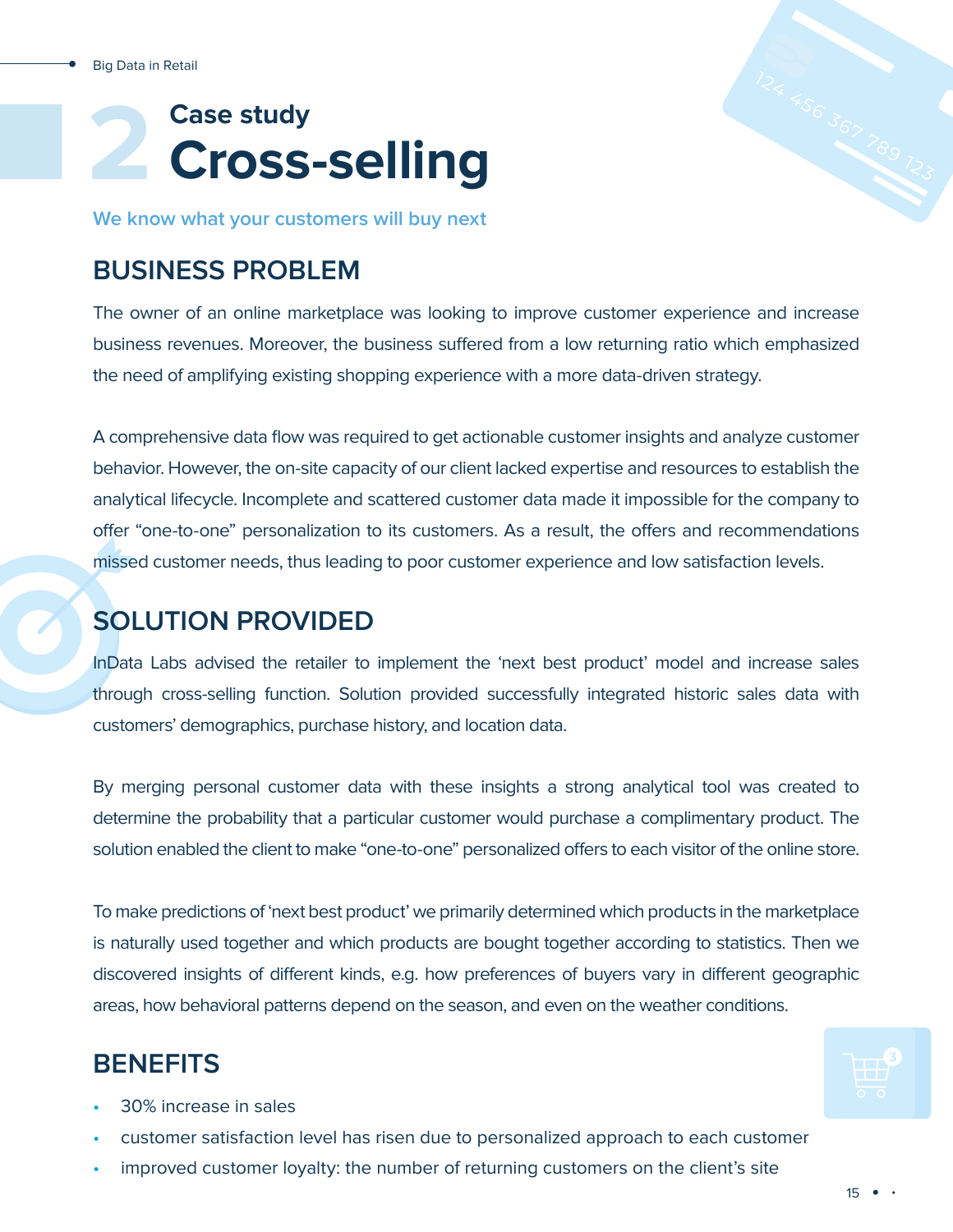### **Effective marketing campaigns Case study 3**

**Success is where offline and online merge**

#### **BUSINESS PROBLEM**

A mid-sized retailer with offline and online presence needed a solution to reduce promotion campaigns expenses. The main challenge was a vast amount of unstructured and incomplete data that failed to bring value and enable data-driven decisions.

Real-time analysis was also needed to enable relevant insights and amplify more accurate decisionmaking so that the company can adjust promotion campaigns to relevant customer needs.

#### **SOLUTION PROVIDED**

InData Labs provided the retailer with an integrated solution that uniquely combines all customer data from various sources: in-store, online, mobile. The solution includes a full set of predictive analytics and data mining tools. It allows marketers to plan, test, and execute marketing campaigns of any size and any level of complexity.

We've built a lifetime value scoring algorithm to segment customers on behavior and occasions Thanks to real-time customer behavior analysis marketers can now make mid-promotion corrections in time, drive targeted campaigns and optimize costs.

#### **BENEFITS**

- faster decision-making and labor cost reduction
- 22% annual marketing cost reduction

#### **WHERE ONLINE AND OFFLINE MERGE!**

**ONLINE OFFLINE**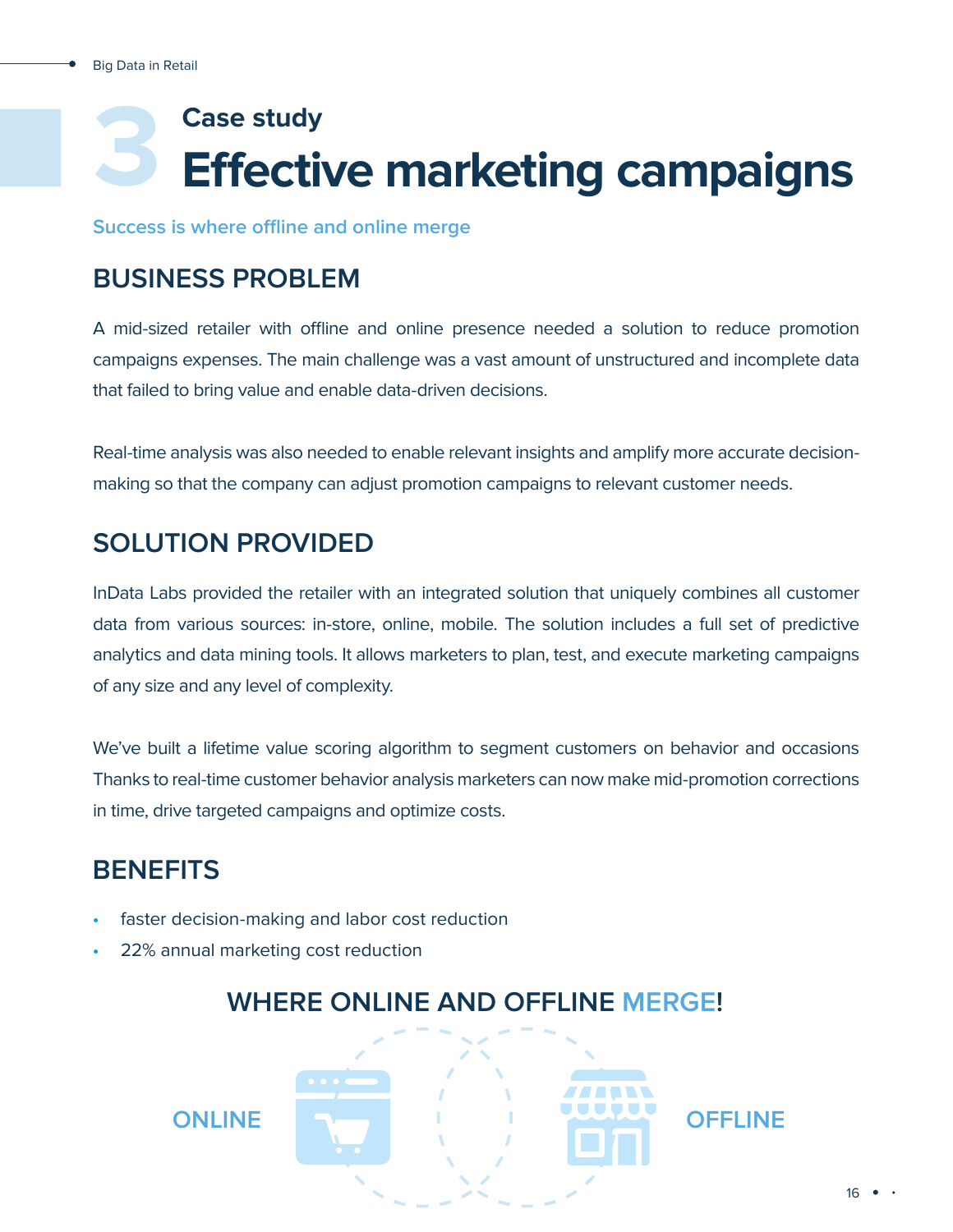### **Assortment planning Case study 4**

**Cost reduction requires agility and that's our specialty**

#### **BUSINESS PROBLEM**

A fast-growing direct selling company was looking for a solution to provide better control over its logistics costs. The major goals were to improve sales estimations and minimize stock losses. Therefore, the client was looking for an automated assortment management tool to plan an assortment of 150 items of different colors and sizes in more than a thousand stores.

#### **SOLUTION PROVIDED**

InData Labs created an automated data transformation tool for managing the company's assortment. The tool has analyzed and structured the historic sales data of the company and is now providing real-time feedback about sales. The client can review its performance, forecast demand, and plan assortment with more agility all in one system. The self-learning algorithm is improving the accuracy of predictions over time. Decision-makers in the company now have insights into seasonal patterns for every item.

- faster & more accurate predictions
- improvement in a number of key inventory performance metrics
- overall inventory cost reductions by 15 percent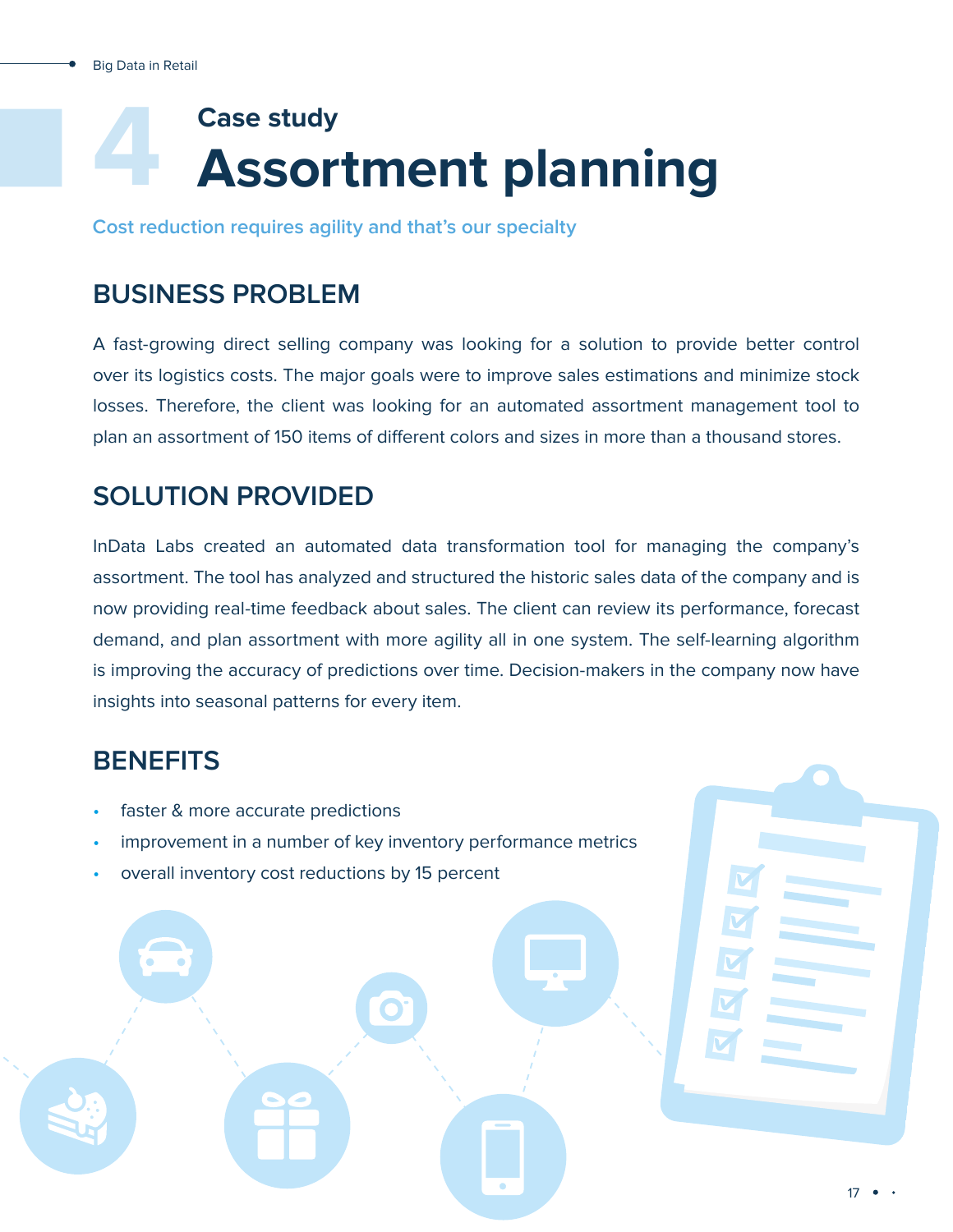### **Customer micro-segmentation Case study 5**

**Loyal customers must be detected and encouraged**

#### **BUSINESS PROBLEM**

A growing European E-commerce marketplace needed a solution to raise their campaign effectiveness across 5 European countries. The retailer saw RFM (Recency Frequency Monetary) customer segmentation as a primary step towards the company's performance improvement and better customer profiling. The client wanted to differentiate a loyal customer from a one-time buyer and keep the segmentation up-to-date.

#### **SOLUTION PROVIDED**

InData Labs has developed a marketing analytics framework using RFM scoring. Having key metrics clear, we've created an analytics tool for RFM migration tracking. The tool enables real-time information processing and provides up-to-date customer segmentation. The system can recognize migration patterns and predict the next purchase propensity. All the insights help marketers to establish effective communication with each customer segment and put the customer migration process under control.

- a better understanding of customer behavior
- ultimate increase in sales
- 10% ROMI (return on marketing investment) improvement

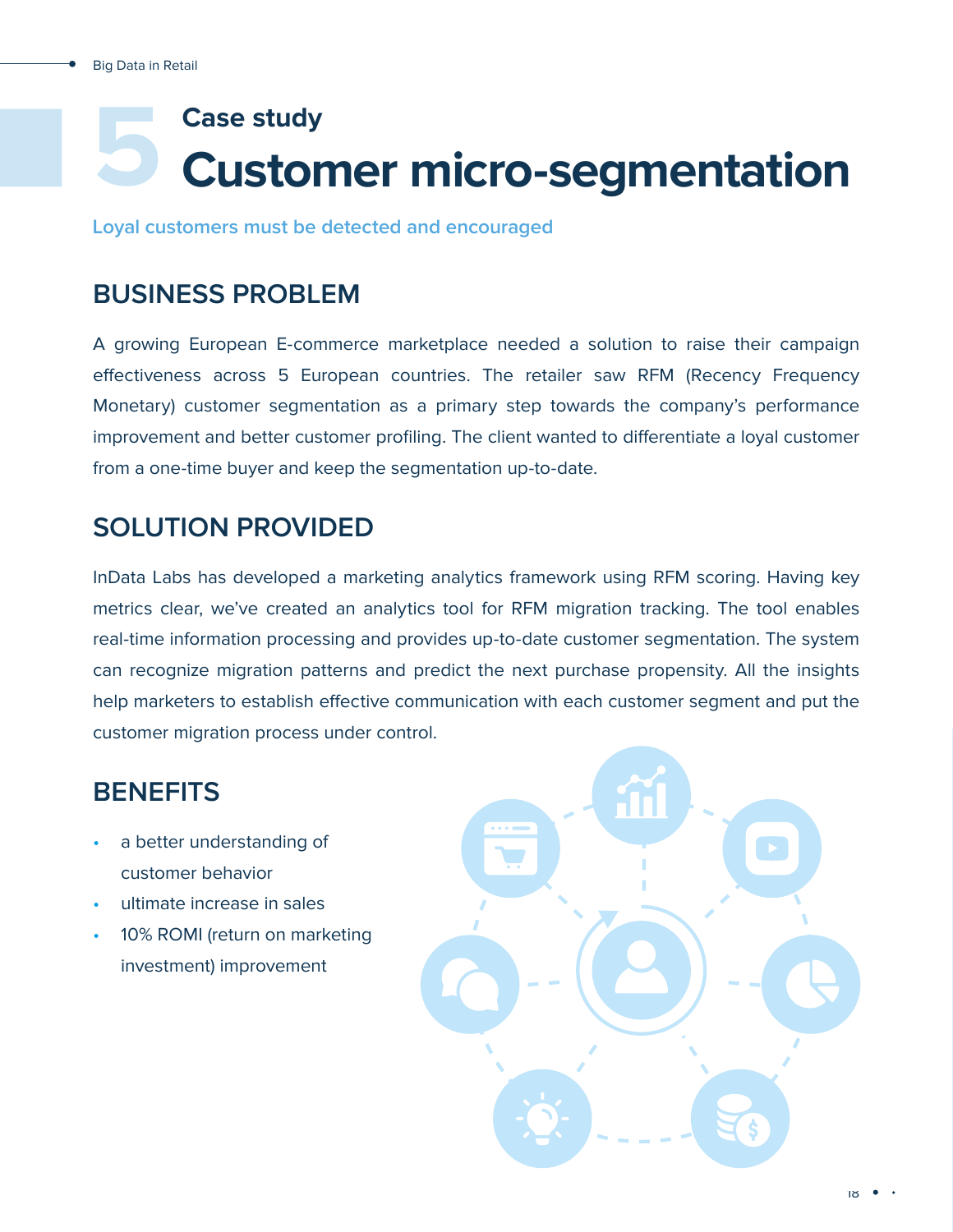#### **ABOUT INDATA LABS**

Our team delivers high-end engineering services & intelligent data analysis to achieve increased profitability of your business through constant innovation, insightful & data-driven management.

Leveraging the latest big data technologies with a highly professional & talented team ofdata engineers, statisticians & mathematicians, we help our clients solve high impact business problems in Marketing, Merchandising, Supply Chain, Fraud Detection, Risk Analytics to name just a few areas. Our core industry competencies are FMCG & Retail, Supply Chain & Logistics, Sport & Wellness, Digital Health.

#### **Big Data Strategy Consulting**

- Use cases definition & prioritization
- Architecture design
- Road Map elaboration and Strategy report delivery

#### **Architecture Analysis and Improvement**

- Analyzing the app and its needs along with business requirements
- Building a plan for on-prem to cloud migration
- Designing solutions for a cloud-native app
- Creating an infrastructure upgrade roadmap
- Getting an action plan on future improvements
- Automating all manual processes with CI/CD pipelines to reduce the cost of operation and minimize human errors
- Implementing serverless solutions to reduce the cost of infrastructure and improve the overall performance of the application.